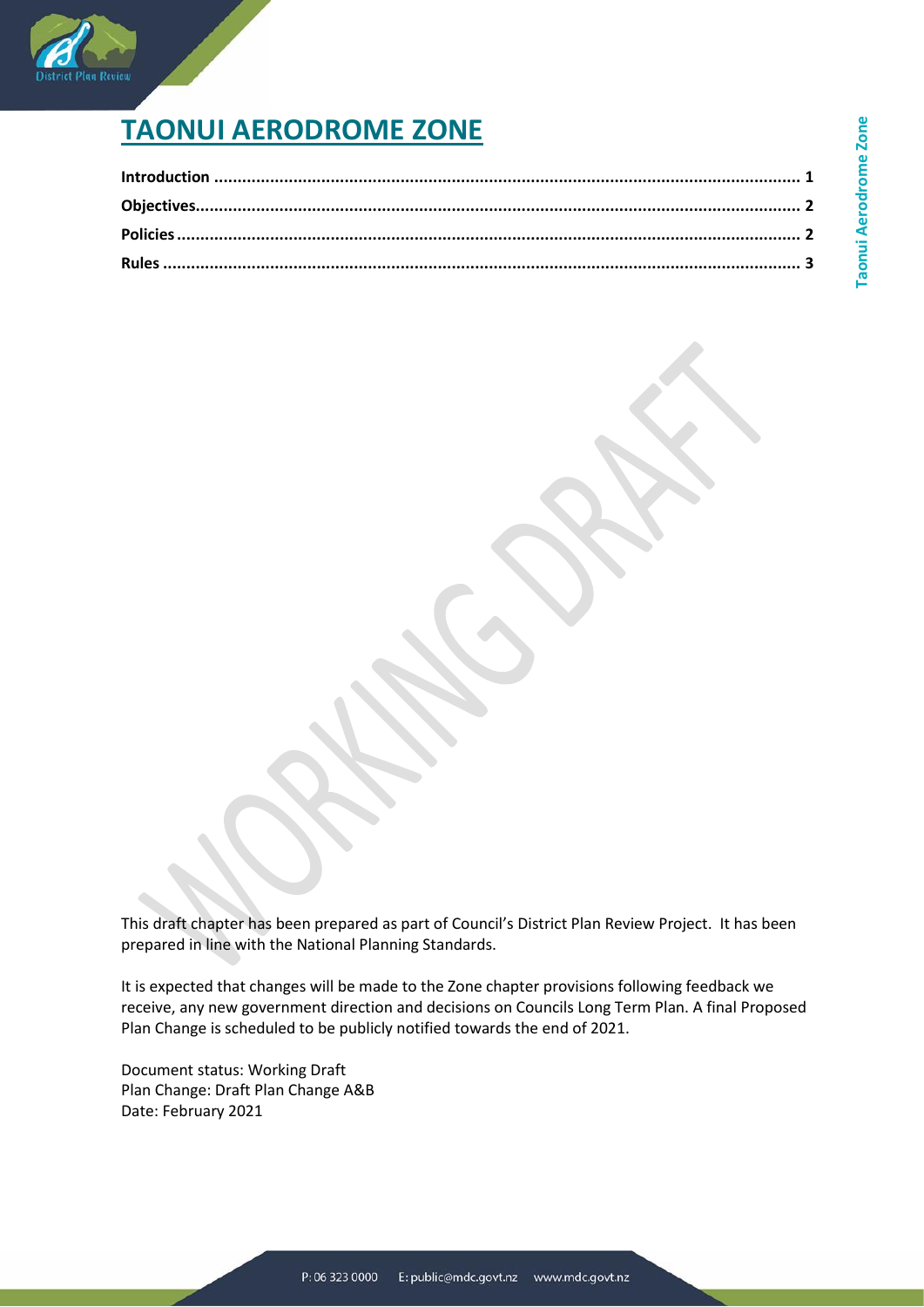*Page Intentionally Left Blank*

**MANAWATŪ DISTRICT COUNCIL - DRAFT DISTRICT PLAN CHANGE A – February 2021**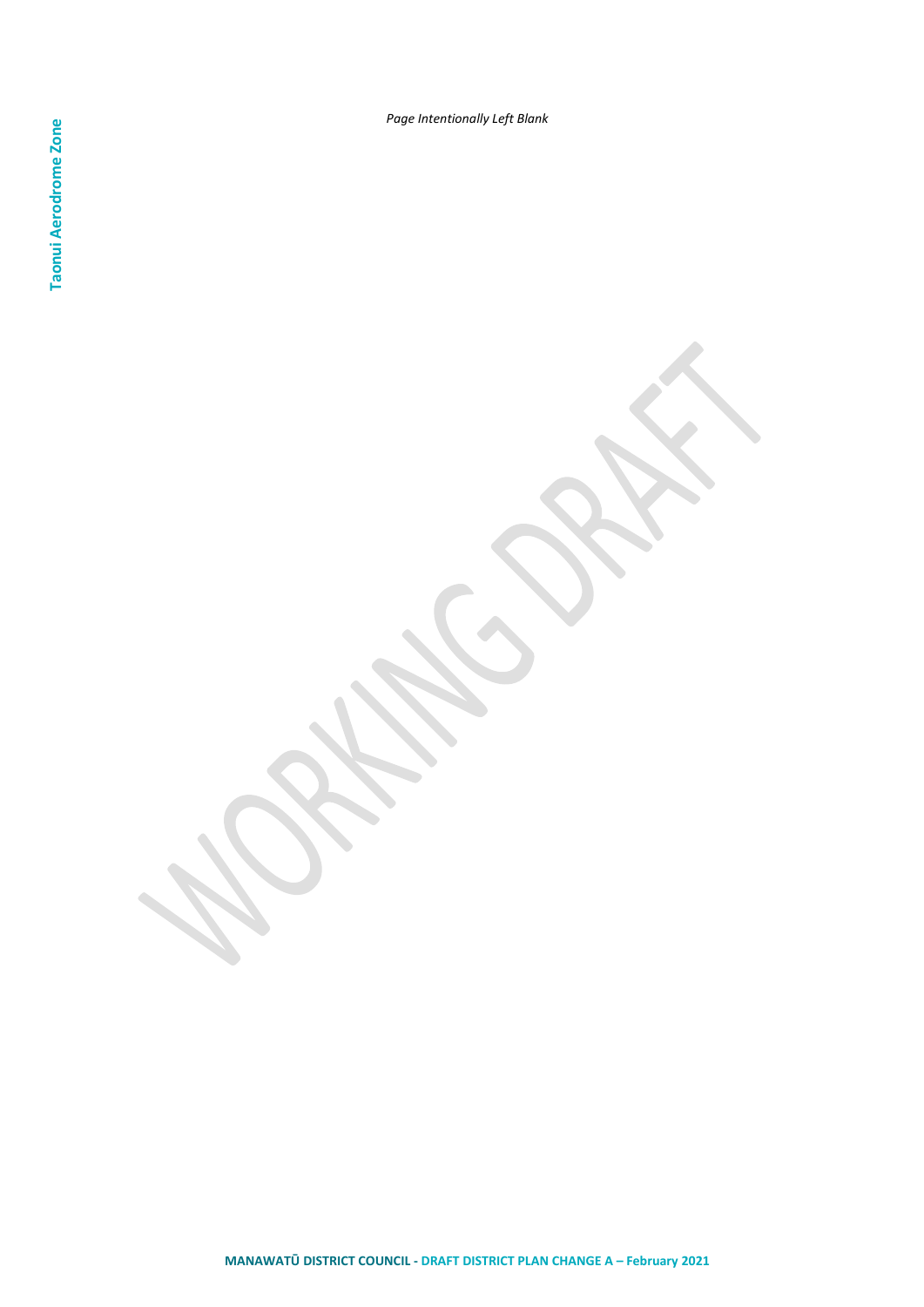# **TAONUI AERODROME ZONE**

# <span id="page-2-0"></span>**Introduction**

The Taonui Aerodrome Zone encompasses two aircraft related entities, namely an aerodrome and an airpark. The Feilding Aerodrome is privately owned by Feilding Aerodrome Incorporated. It occupies 24.0 hectares, of which 4.2 hectares is devoted to the runway. It is bounded by Campbell Road to the south-west, Taonui Road to the north-west and, on the other boundaries, by farmland. It comprises a 1000 metre sealed runway, taxiways, aircraft holding bays, aviation fuel facilities, toilets, hangars, offices and aircraft maintenance businesses.

Immediately adjoining the aerodrome is a privately owned, 8.093 hectare area of land being developed as an airpark. The airpark is designed to enable limited lifestyle use of the land, whereby aircraft enthusiasts are able to reside on land adjoining the airfield and house their small aircraft in associated on-site hangars.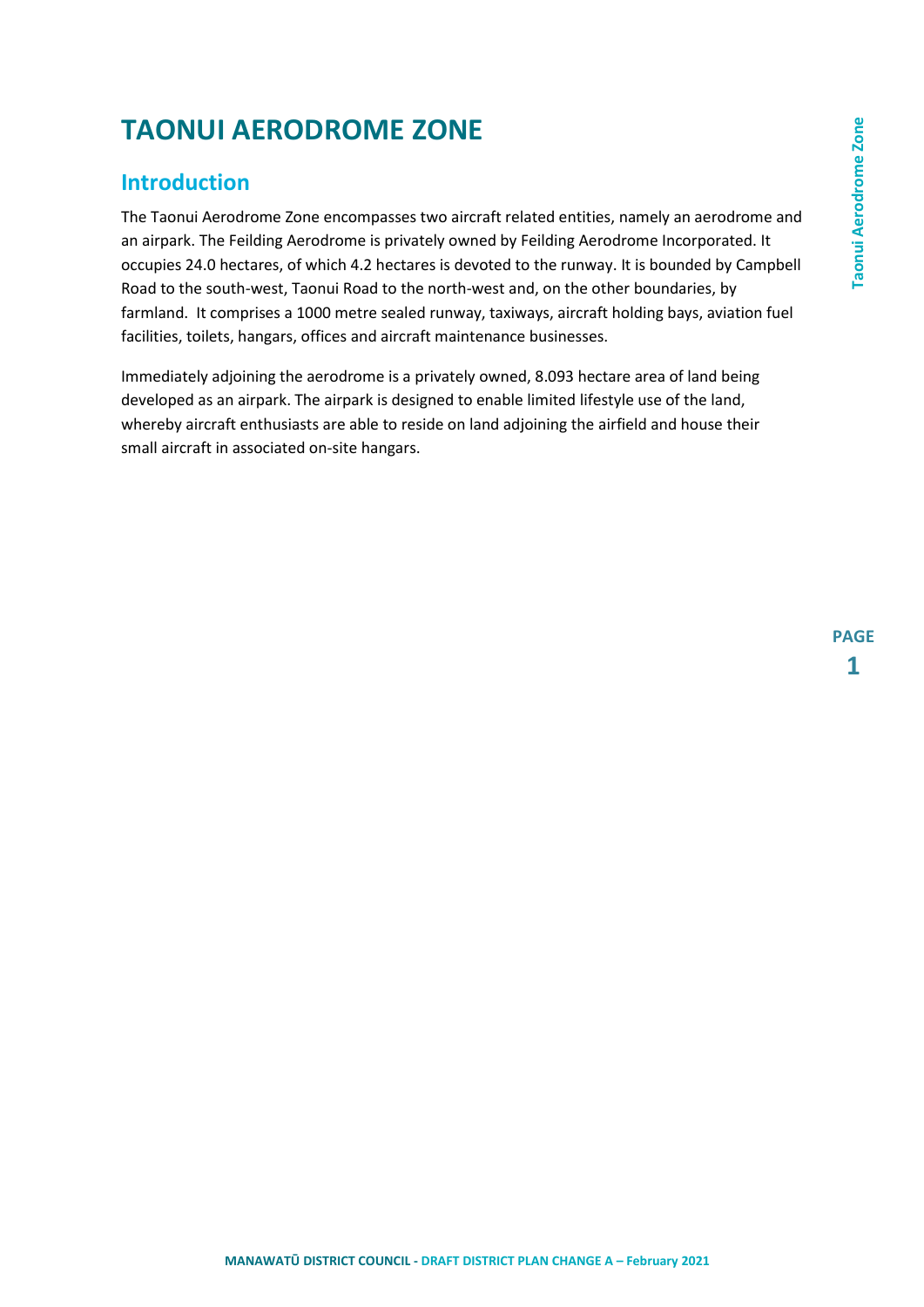# <span id="page-3-0"></span>**Objectives**

## **TAZ-O1**

Feilding Aerodrome continues to operate in a safe and efficient manner.

## **TAZ-O2**

Ongoing development and investment of Feilding Aerodrome for aviation related activities is provided for.

#### **TAZ-O3**

Aviation enthusiasts are provided an opportunity to reside on land within the zone by establishing a dedicated Airpark.

#### **TAZ-O4**

Development and use of the Feilding Aerodrome is sympathetic with the rural character of the surrounding environment.

# <span id="page-3-1"></span>**Policies**

## **TAZ-P1**

To provide for the operation of the Feilding Aerodrome by protecting the runway, approach and departure surfaces and side slopes.

#### **TAZ-P2**

**PAGE**  $\overline{\mathbf{2}}$ 

To enable aircraft operations, maintenance and repair activities, flight training, and administrative, commercial and industrial activities related to aviation within the zone.

# **TAZ-P3**

To restrict commercial and industrial activities that are not related to the aviation industry from establishing within the zone.

## **TAZ-P4**

To restrict the scale and location of new buildings and additions to existing buildings within the Feilding Aerodrome as it relates to the interface with the Rural Zone.

## **TAZ-P5**

To minimise adverse noise effects of the Feilding Aerodrome activities on those living in the surrounding rural area, or on any residential activity within the Feilding Aerodrome Zone.

#### **TAZ-P6**

To enable development of the Feilding Airpark at a design, scale and density that is sympathetic to the rural character of the surrounding environment, and in accordance with the Feilding Airpark Development Area Plan in Appendix 1.

## **TAZ-P7**

To enable development that is appropriate to the physical and environmental capability of the land concerned and any identified infrastructure constraints.

#### **TAZ-P8**

To maintain the efficient operation of the Feilding Aerodrome while also maintaining amenity values in the Airpark Development Area through management of the following issues: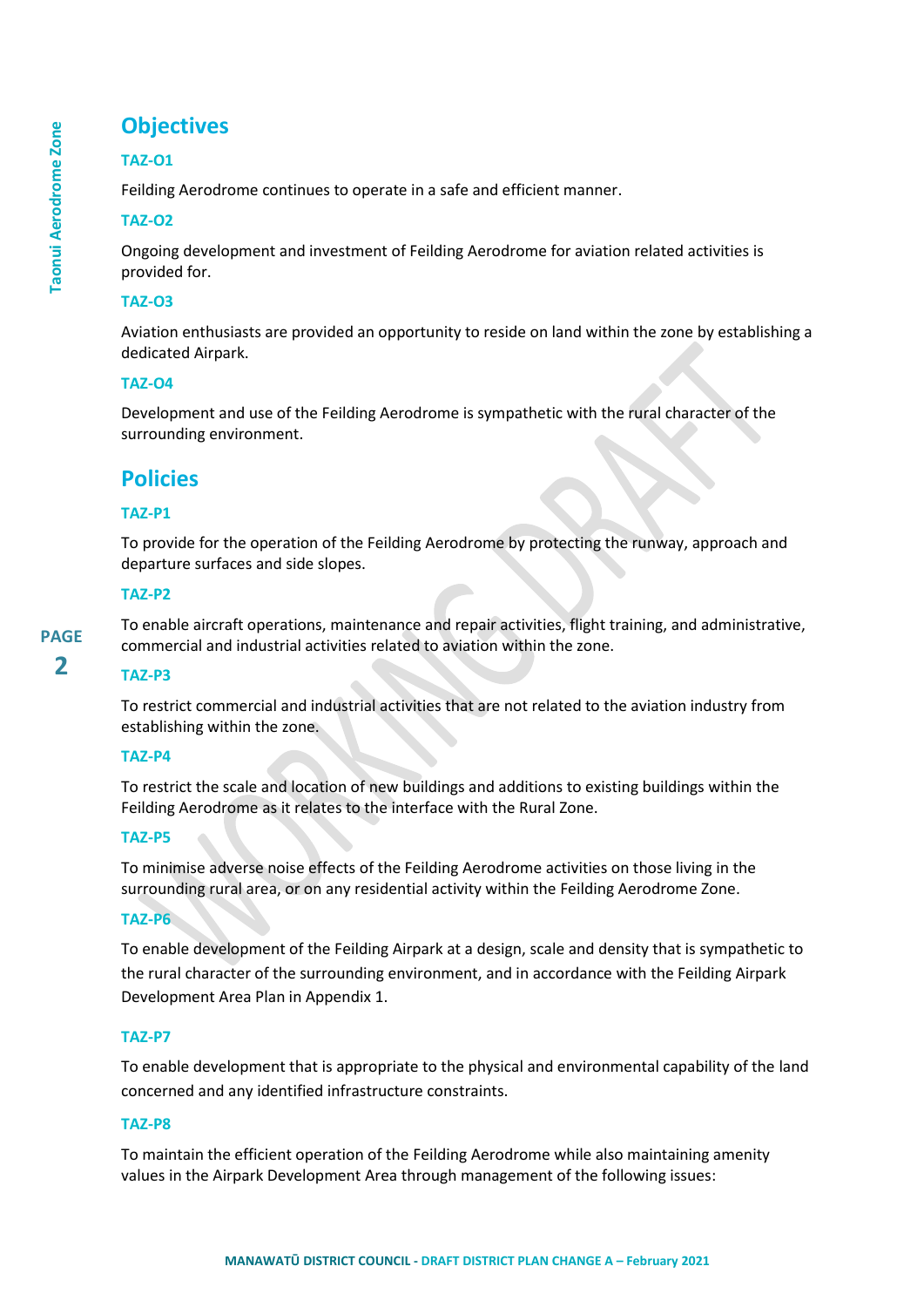**PAGE 3**

- Noise, including noise limits and hours of operation
- Access to and within the Feilding Aerodrome Zone
- Site design, scale and layout of the Airpark
- Yard setbacks

# <span id="page-4-0"></span>**Rules**

| TAZ - R1 - Aircraft Operation                                                                                                         |  |
|---------------------------------------------------------------------------------------------------------------------------------------|--|
| 1. Activity Status: Permitted                                                                                                         |  |
| Where: Compliance with:                                                                                                               |  |
| <b>Noise</b>                                                                                                                          |  |
| Hours of Operation                                                                                                                    |  |
| TAZ-R2 - Aviation training                                                                                                            |  |
| <b>Activity Status: Permitted</b><br>1.                                                                                               |  |
| Where: Compliance with:                                                                                                               |  |
| <b>Noise</b>                                                                                                                          |  |
| Hours of Operation                                                                                                                    |  |
| Access                                                                                                                                |  |
| TAZ - R3 - Housing, maintenance, repair and restoration of aircraft                                                                   |  |
| <b>Activity Status: Permitted</b><br>1.                                                                                               |  |
| Where: Compliance with:                                                                                                               |  |
| Yard setbacks                                                                                                                         |  |
| Height<br>-                                                                                                                           |  |
| Height in relation to boundary<br>-                                                                                                   |  |
| Services: water supply; effluent disposal                                                                                             |  |
| <b>Noise</b>                                                                                                                          |  |
| Hours of operation                                                                                                                    |  |
| Access                                                                                                                                |  |
| TAZ-R4-Facilities for aircraft arrivals and departures including control towers, waiting rooms,<br>booking facilities and restaurants |  |
| <b>Activity Status: Permitted</b><br>1.                                                                                               |  |
| Where: Compliance with:                                                                                                               |  |
| Yard setbacks<br>$\overline{\phantom{0}}$                                                                                             |  |
| Height<br>$\overline{\phantom{0}}$                                                                                                    |  |
| Height in relation to boundary                                                                                                        |  |
| Services: water supply; effluent disposal                                                                                             |  |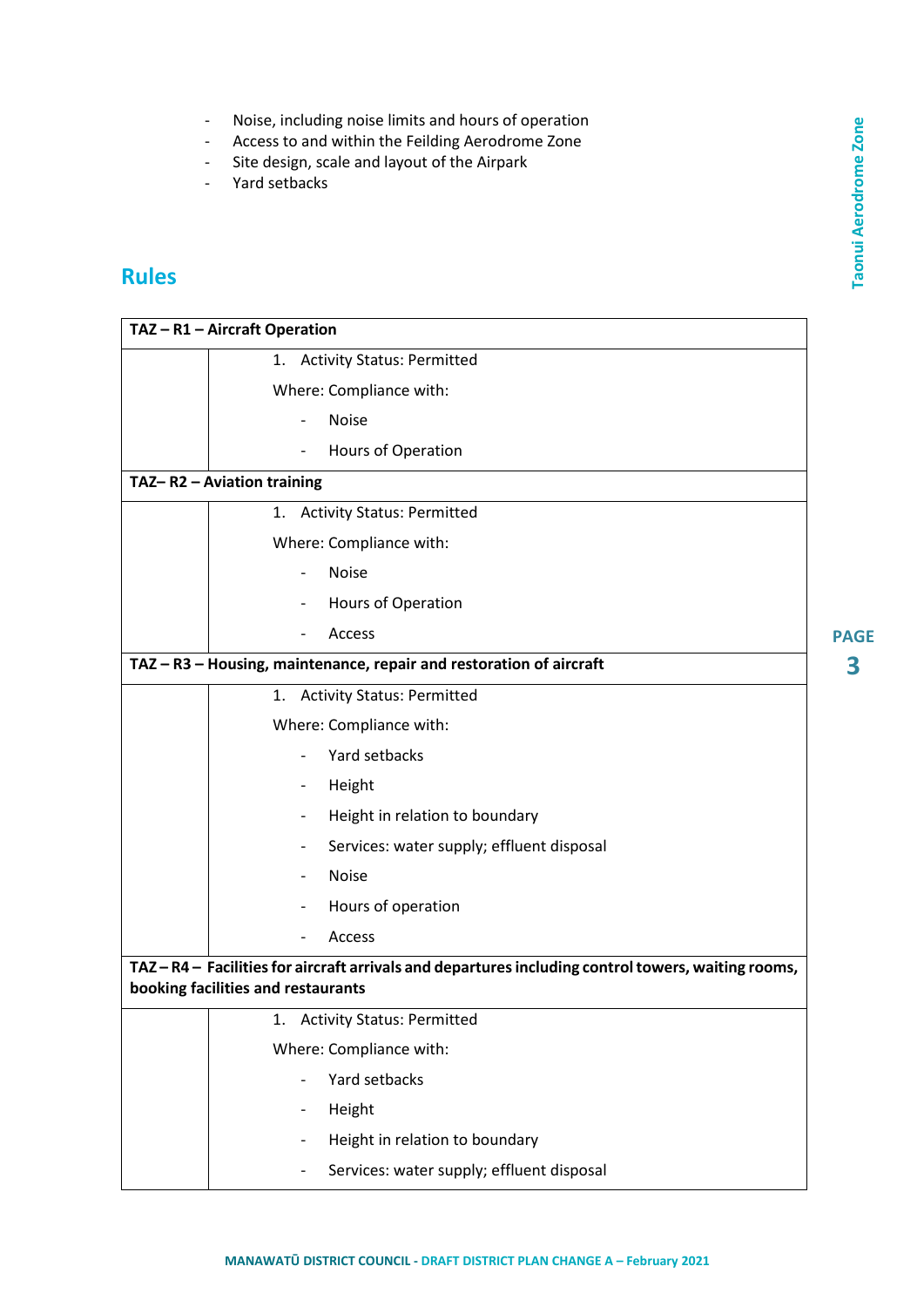|                            | <b>Noise</b>                                                                                          |
|----------------------------|-------------------------------------------------------------------------------------------------------|
|                            | Hours of operation                                                                                    |
|                            | Access                                                                                                |
|                            | TAZ - R5 - Clubrooms and recreational facilities for groups directly associated with aviation         |
|                            | <b>Activity Status: Permitted</b><br>1.                                                               |
|                            | Where: Compliance with:                                                                               |
|                            | Yard setbacks                                                                                         |
|                            | Height<br>$\overline{\phantom{a}}$                                                                    |
|                            | Height in relation to boundary                                                                        |
|                            | Services: water supply; effluent disposal                                                             |
|                            | <b>Noise</b>                                                                                          |
|                            | Hours of operation                                                                                    |
|                            | Access                                                                                                |
| offices, plant and storage | TAZ-R6- Commercial and industrial activities directly involved in aviation, including accessory       |
|                            | <b>Activity Status: Permitted</b><br>1.                                                               |
|                            |                                                                                                       |
|                            | Where: Compliance with:                                                                               |
|                            | Yard setbacks                                                                                         |
|                            | Height                                                                                                |
|                            | Height in relation to boundary                                                                        |
|                            | Services: water supply; effluent disposal                                                             |
|                            | <b>Noise</b>                                                                                          |
|                            | Hours of operation                                                                                    |
|                            | Access                                                                                                |
|                            | TAZ $-R7 - Residental$ units, hangars, and accessory buildings within the Airpark                     |
|                            | <b>Activity Status: Permitted</b><br>1.                                                               |
|                            | Where: Compliance with:                                                                               |
|                            | Each allotment to be in accordance with the Airpark<br>Development Area Plan, attached as Appendix 1. |
|                            | Yard setbacks                                                                                         |
|                            | Height                                                                                                |
|                            | Height in relation to boundary                                                                        |
|                            | Services: water supply; effluent disposal                                                             |
|                            | <b>Noise</b>                                                                                          |

**PAGE**  $\overline{\mathbf{4}}$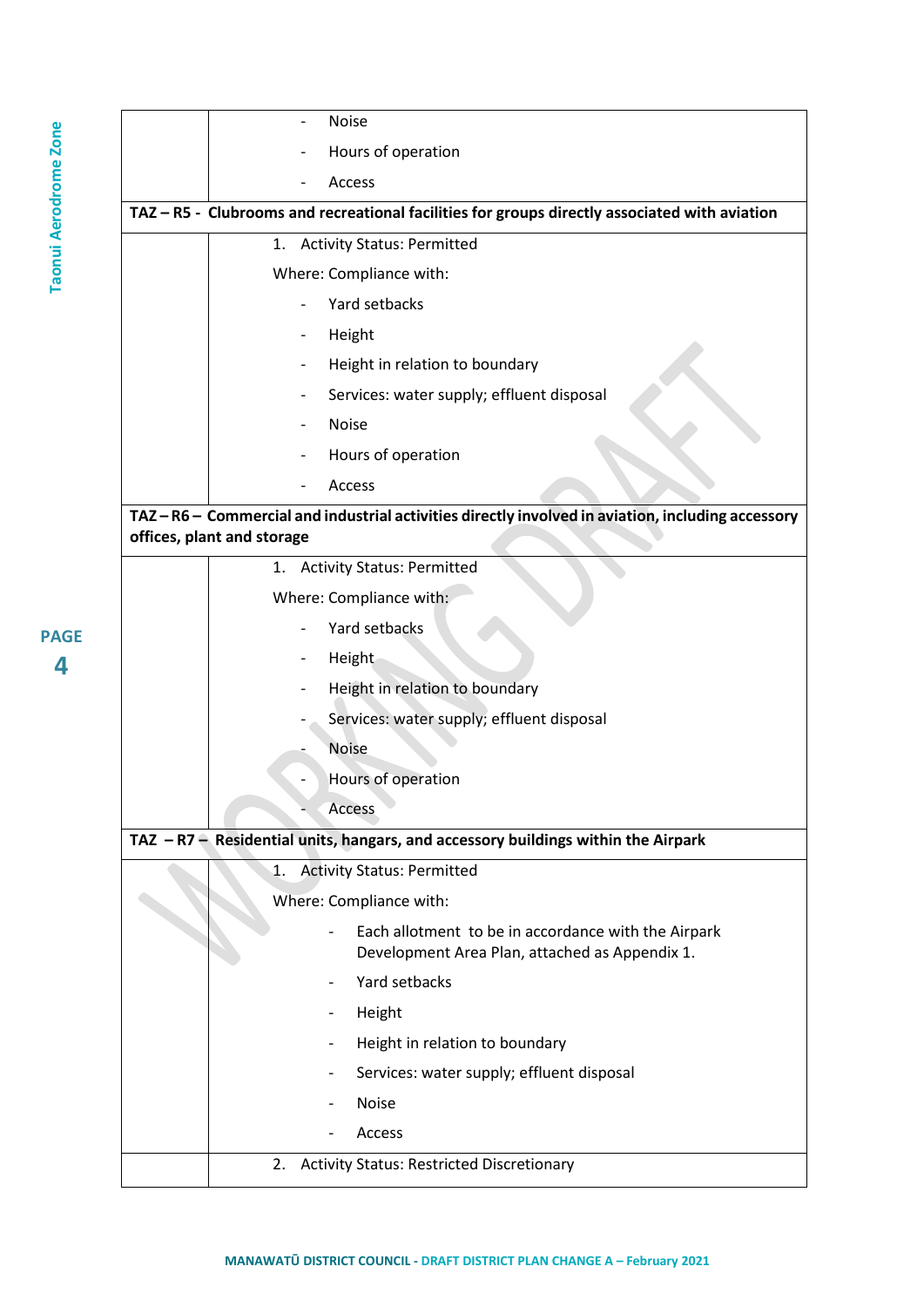|                          | Where: Non-compliance with relevant activity standards                                                                                                            |
|--------------------------|-------------------------------------------------------------------------------------------------------------------------------------------------------------------|
|                          | <b>Matters of Discretion:</b>                                                                                                                                     |
|                          | Location of buildings, including residential units and accessory<br>buildings.                                                                                    |
|                          | Site access for vehicles and aeroplanes, including the safe and<br>efficient operation of the transport network.                                                  |
| $\blacksquare$           | Effects on the surrounding landscape and character.                                                                                                               |
|                          | Servicing of the site and effluent disposal, including the<br>provision of adequate and accessible water supply for fire-<br>fighting purposes.                   |
|                          | Effects on the operation of the Feilding Aerodrome.                                                                                                               |
|                          | Extent to which noise effects are mitigated.                                                                                                                      |
|                          | TAZ - R8 - Residential units and accessory buildings outside of the Airpark                                                                                       |
|                          | 1. Activity Status: Restricted Discretionary                                                                                                                      |
|                          | <b>Matters of Discretion:</b>                                                                                                                                     |
|                          | Location of buildings, including residential units and accessory<br>buildings.                                                                                    |
| $\overline{\phantom{a}}$ | Site access for vehicles and aeroplanes, including the safe and<br>efficient operation of the transport network.                                                  |
|                          | Effects on the surrounding landscape and character.                                                                                                               |
| $\overline{\phantom{a}}$ | Servicing of the site and effluent disposal, including the<br>provision of adequate and accessible water supply for fire-<br>fighting purposes.                   |
|                          | Effects on the operation of the Feilding Aerodrome.                                                                                                               |
|                          | Extent to which noise effects are mitigated.                                                                                                                      |
|                          | TAZ - R9 - Erection. addition to. or alteration of buildings required to accommodate. facilitate<br>or enable a permitted activity in the Feilding Aerodrome Zone |
| 1.                       | <b>Activity Status: Permitted</b>                                                                                                                                 |
|                          | Where: Compliance with:                                                                                                                                           |
|                          | Yard setbacks                                                                                                                                                     |
|                          | Height                                                                                                                                                            |
|                          | Height in relation to boundary                                                                                                                                    |
|                          | Noise                                                                                                                                                             |
|                          | Access                                                                                                                                                            |
| 2.                       | <b>Activity Status: Restricted Discretionary</b>                                                                                                                  |
|                          | Where: Non-compliance with relevant activity standards:                                                                                                           |

Matters of Discretion: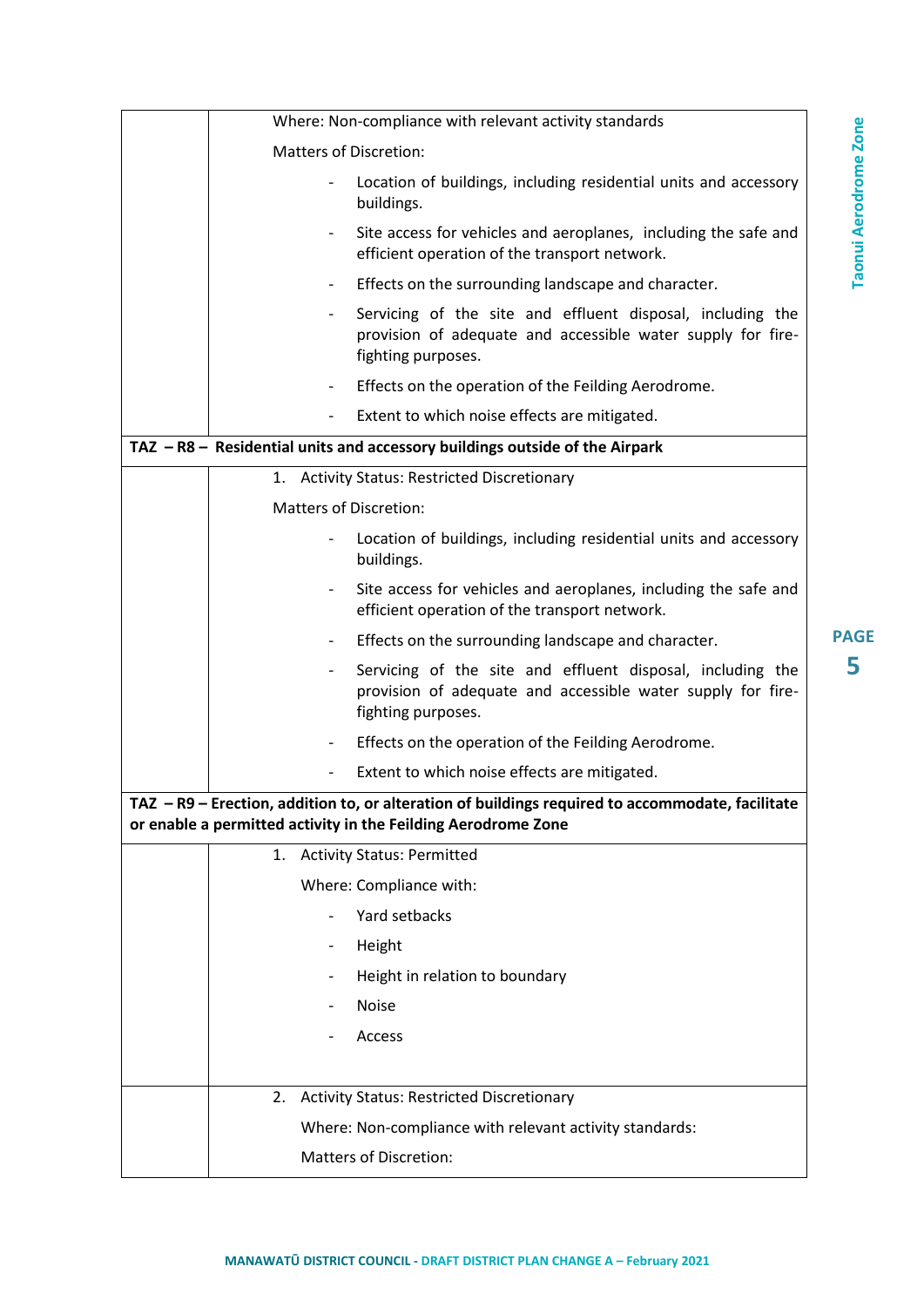| <b>Activity Status: Discretionary</b><br>1.                                                                     |
|-----------------------------------------------------------------------------------------------------------------|
| TAZ - R11 - Any activity not already provided for in the Feilding Aerodrome Zone                                |
| 1. Activity Status: Permitted                                                                                   |
| TAZ - R10 - Demolition of buildings within the Feilding Aerodrome Zone                                          |
|                                                                                                                 |
| Effects on the operation of the Feilding Aerodrome                                                              |
| Effects on the surrounding rural landscape and character                                                        |
| Site access for vehicles and aeroplanes, including the safe and<br>efficient operation of the transport network |
| <b>Building location</b>                                                                                        |

| TAZ-S1 Yard Setbacks<br>(1) Setbacks for buildings to boundaries with Rural Zone:<br>10 <sub>m</sub><br>(2) Setbacks for buildings to boundaries with road frontage:<br>10 <sub>m</sub><br>(3) Setbacks for buildings to main airport runway must not exceed the Approach and Take-<br>off Surfaces contained in Appendix 2.<br>TAZ-S2 Height<br>(1) Buildings must not exceed 15 m in height.<br>(2) Buildings must not exceed heights shown on the Approach and Take-off Surfaces<br>contained in Appendix 2.<br>TAZ - S3 Height in relation to boundary<br>(1) Buildings must not project beyond a 45-degree recession plane measured from a point<br>2.5m vertically above ground level along road and Rural Zone boundaries<br>TAZ - S4 Effluent Disposal<br>(1) Effluent is disposed of either within the proposed site or into a Council approved disposal<br>system.<br>$TAZ - S5$ Firefighting water supply and access<br>All new buildings must comply with New Zealand Fire Service Firefighting Water<br>1.<br>Supplies Code of Practice SNZ PAS 4509:2008.<br>TAZ - S6 Noise [Note that this rule is awaiting a local noise assessment]<br>(1) Airfields must operate so that the noise from aircraft operations do not exceed a day<br>night sound level of:<br>(a) Ldn 65dBA outside the air-noise boundary shown on the Aircraft Noise Area Overlay | <b>Standards</b> |  |
|---------------------------------------------------------------------------------------------------------------------------------------------------------------------------------------------------------------------------------------------------------------------------------------------------------------------------------------------------------------------------------------------------------------------------------------------------------------------------------------------------------------------------------------------------------------------------------------------------------------------------------------------------------------------------------------------------------------------------------------------------------------------------------------------------------------------------------------------------------------------------------------------------------------------------------------------------------------------------------------------------------------------------------------------------------------------------------------------------------------------------------------------------------------------------------------------------------------------------------------------------------------------------------------------------------------------------------------------------------------------|------------------|--|
|                                                                                                                                                                                                                                                                                                                                                                                                                                                                                                                                                                                                                                                                                                                                                                                                                                                                                                                                                                                                                                                                                                                                                                                                                                                                                                                                                                     |                  |  |
|                                                                                                                                                                                                                                                                                                                                                                                                                                                                                                                                                                                                                                                                                                                                                                                                                                                                                                                                                                                                                                                                                                                                                                                                                                                                                                                                                                     |                  |  |
|                                                                                                                                                                                                                                                                                                                                                                                                                                                                                                                                                                                                                                                                                                                                                                                                                                                                                                                                                                                                                                                                                                                                                                                                                                                                                                                                                                     |                  |  |
|                                                                                                                                                                                                                                                                                                                                                                                                                                                                                                                                                                                                                                                                                                                                                                                                                                                                                                                                                                                                                                                                                                                                                                                                                                                                                                                                                                     |                  |  |
|                                                                                                                                                                                                                                                                                                                                                                                                                                                                                                                                                                                                                                                                                                                                                                                                                                                                                                                                                                                                                                                                                                                                                                                                                                                                                                                                                                     |                  |  |
|                                                                                                                                                                                                                                                                                                                                                                                                                                                                                                                                                                                                                                                                                                                                                                                                                                                                                                                                                                                                                                                                                                                                                                                                                                                                                                                                                                     |                  |  |
|                                                                                                                                                                                                                                                                                                                                                                                                                                                                                                                                                                                                                                                                                                                                                                                                                                                                                                                                                                                                                                                                                                                                                                                                                                                                                                                                                                     |                  |  |
|                                                                                                                                                                                                                                                                                                                                                                                                                                                                                                                                                                                                                                                                                                                                                                                                                                                                                                                                                                                                                                                                                                                                                                                                                                                                                                                                                                     |                  |  |
|                                                                                                                                                                                                                                                                                                                                                                                                                                                                                                                                                                                                                                                                                                                                                                                                                                                                                                                                                                                                                                                                                                                                                                                                                                                                                                                                                                     |                  |  |
|                                                                                                                                                                                                                                                                                                                                                                                                                                                                                                                                                                                                                                                                                                                                                                                                                                                                                                                                                                                                                                                                                                                                                                                                                                                                                                                                                                     |                  |  |
|                                                                                                                                                                                                                                                                                                                                                                                                                                                                                                                                                                                                                                                                                                                                                                                                                                                                                                                                                                                                                                                                                                                                                                                                                                                                                                                                                                     |                  |  |
|                                                                                                                                                                                                                                                                                                                                                                                                                                                                                                                                                                                                                                                                                                                                                                                                                                                                                                                                                                                                                                                                                                                                                                                                                                                                                                                                                                     |                  |  |
|                                                                                                                                                                                                                                                                                                                                                                                                                                                                                                                                                                                                                                                                                                                                                                                                                                                                                                                                                                                                                                                                                                                                                                                                                                                                                                                                                                     |                  |  |
|                                                                                                                                                                                                                                                                                                                                                                                                                                                                                                                                                                                                                                                                                                                                                                                                                                                                                                                                                                                                                                                                                                                                                                                                                                                                                                                                                                     |                  |  |
|                                                                                                                                                                                                                                                                                                                                                                                                                                                                                                                                                                                                                                                                                                                                                                                                                                                                                                                                                                                                                                                                                                                                                                                                                                                                                                                                                                     |                  |  |
|                                                                                                                                                                                                                                                                                                                                                                                                                                                                                                                                                                                                                                                                                                                                                                                                                                                                                                                                                                                                                                                                                                                                                                                                                                                                                                                                                                     |                  |  |

6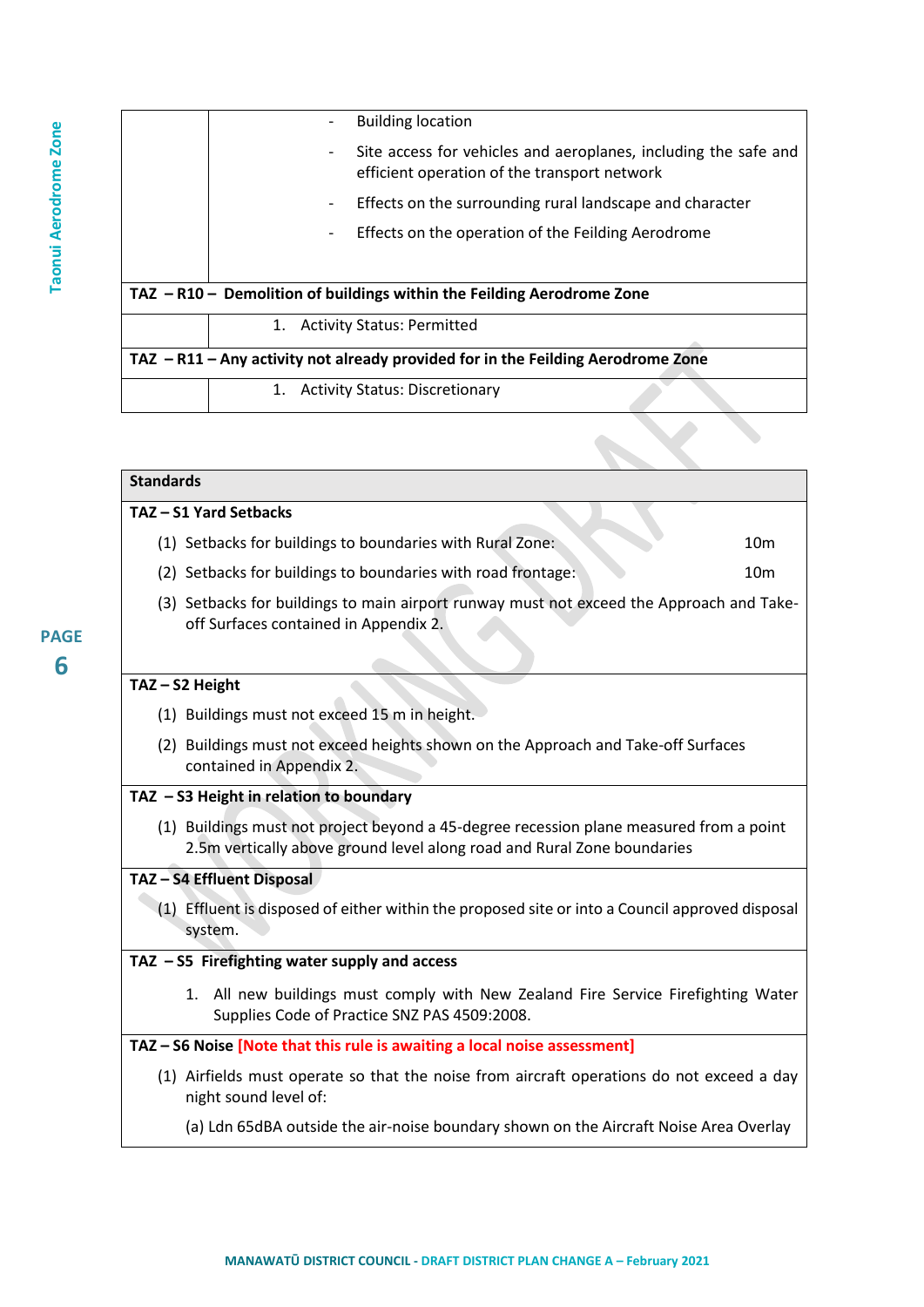(b) Ldn 55 dBA outside the outer control boundary shown on the Aircraft Noise Area Overlay.

(2) Aircraft noise should be assessed in accordance with the New Zealand Standard on Airport Noise Management and Land Use (NZS6805:1992), except that noise levels must be calculated using the FAA Integrated Noise Model (INM), modified for local conditions if necessary, and using records of actual aircraft operations. The noise level must be calculated as a 90-day rolling average.

#### **TAZ – S7 Hours of operation**

(1) No circuit training is permitted between the hours of 10.30pm and 6.30am (2230 to 0630 hours).

#### **TAZ – S8 Access, and safe and efficient operation of the roading network**

(1) Access to the site is to be from existing accessways from Campbell Road and Taonui Road.

|    | TAZ - R12 Subdivision within the Feilding Airpark Development Area                                                      |
|----|-------------------------------------------------------------------------------------------------------------------------|
| 1. | <b>Activity Status: Restricted Discretionary</b>                                                                        |
|    | Matters of discretion:                                                                                                  |
|    | Layout, scale and density of the site, and consistency with the<br>Feilding Airpark Development Area Plan (Appendix 1). |
|    | Safe and efficient operation of the roading network                                                                     |
|    | Servicing and effluent disposal                                                                                         |
|    | Safe and efficient operation of Feilding Aerodrome                                                                      |
|    | Effects on rural character                                                                                              |
|    | TAZ – R13 Subdivision outside of the Feilding Airpark Development Area                                                  |
|    | 1. Activity Status: Discretionary                                                                                       |

| <b>Standards</b>                 |                                                                                                                                 |
|----------------------------------|---------------------------------------------------------------------------------------------------------------------------------|
| <b>TAZ-Subdivision Standards</b> |                                                                                                                                 |
| TAZ - S9 Effluent Disposal       |                                                                                                                                 |
| Effluent<br>(1)                  |                                                                                                                                 |
| 1)                               | All allotments being created shall have a demonstrated suitability for the<br>disposal of effluent from a dwelling on the land. |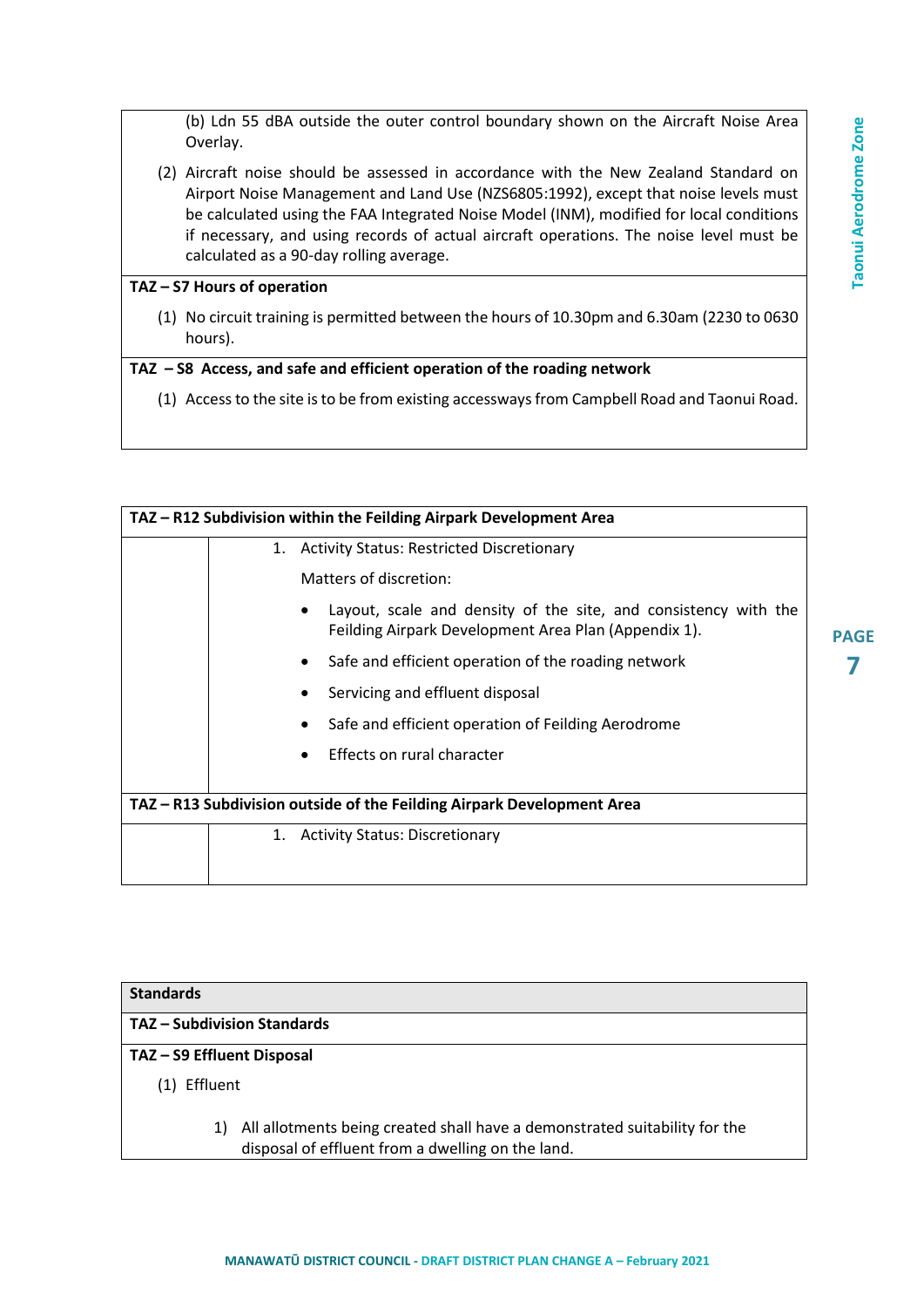2) Effluent shall be disposed of either within the site or into a Council-approved collective disposal system. Sewage drainage easements into neighbouring properties will not be permitted.

# **TAZ – S10 Access**

(1) Access – Cross reference to Chapter 3B.4.2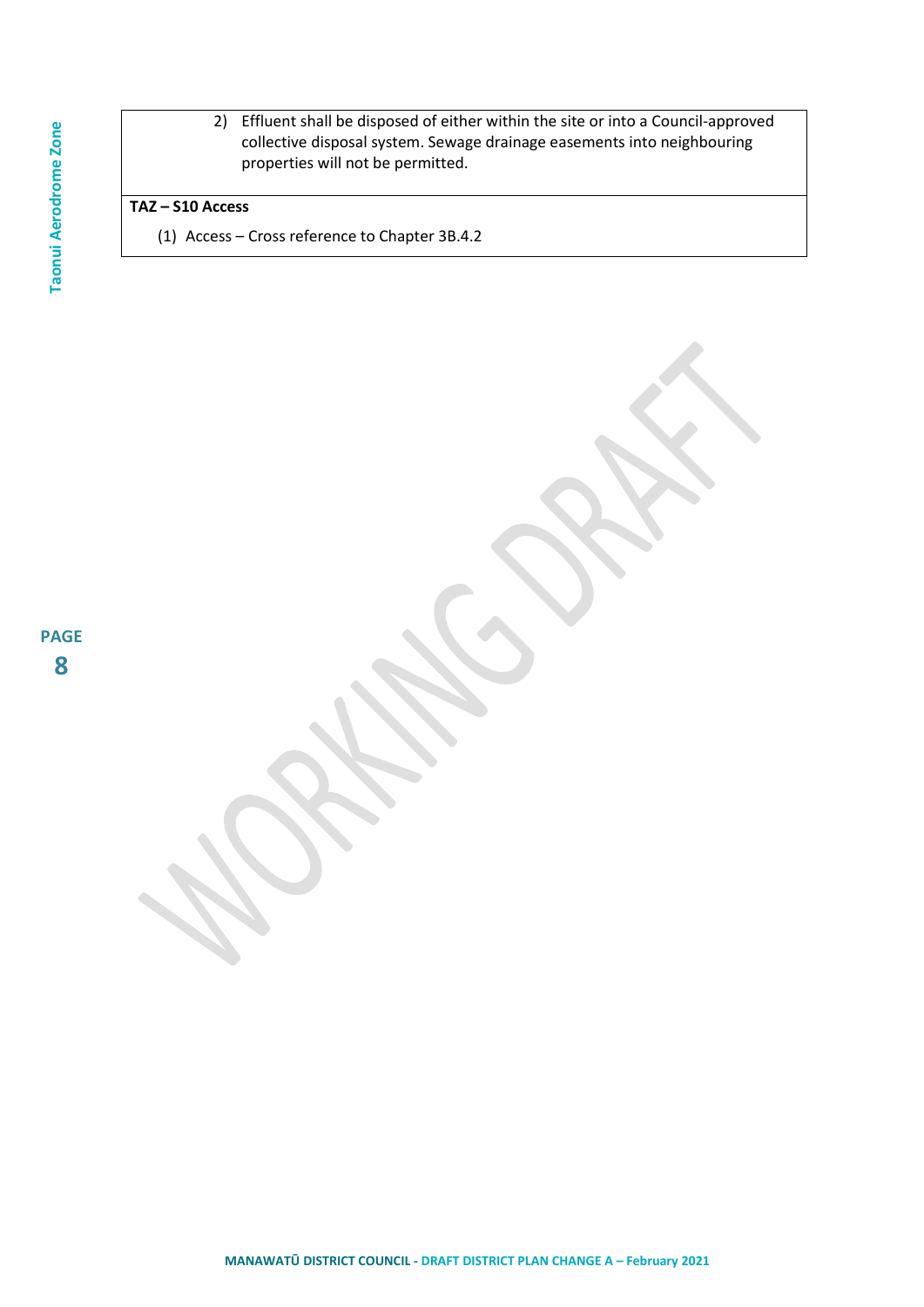**Appendix 1: Feilding Airpark Development Area Plan** 



Taonui Aerodrome Zone **Taonui Aerodrome Zone**